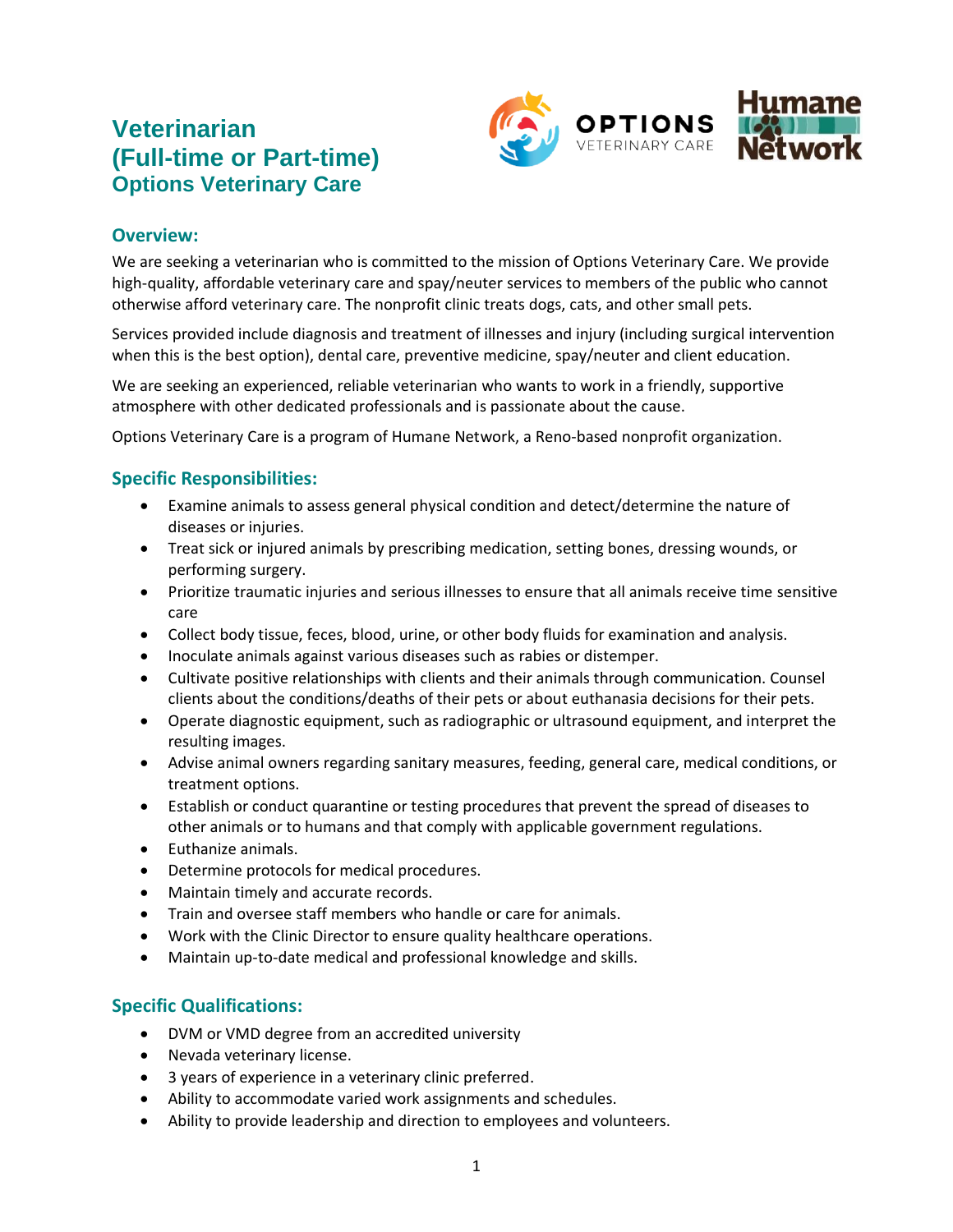- Ability to problem solve and work with minimal supervision.
- Experience with high-volume spay/neuter and pediatric surgeries highly desirable. Or a willingness to learn these techniques
- Understanding of and willingness to perform incremental care in order to provide affordable treatment for patients whose owners cannot otherwise provide care
- Experience performing dentistry on animals
- Ability to work independently and to keep a neat and organized working environment.
- Ability to communicate skillfully and effectively with staff, volunteers, and community in a professional, pleasant, respectful, courteous and tactful manner at all times.
- Maturity, good judgment and professional personal appearance.

### **General Qualifications and Expectations for All Staff:**

- Commitment to the mission and goals of Options Veterinary Care.
- Affection for animals and concern for their wellbeing.
- Flexible with the ability to manage changing priorities and varied tasks and schedules.
- Strong interpersonal skills—The ideal person would be outgoing, personable, professional, and able to get along well and communicate successfully with a variety of people.
- Strong written and verbal skills.
- Results-oriented—Able to set goals, plan, and carry out projects without direct supervision in an organized, efficient, and effective manner.
- Collaboration—Working effectively as part of the team to accomplish the organization's goals.
- Strong organizational skills.
- Learning-agility—Willingness and ability to learn new things quickly. Interest and commitment to keeping up with emerging best practices.
- Innovative/solution-oriented—Strong problem-solving skills, able to find ways to make things work.
- Drive―Taking initiative and working with minimal supervision and direction. Performing all duties in a manner which encourages attainment of the campaign's goals.
- Attention to detail—Exceptional ability to follow through and meet deadlines.
- Technology savvy—Comfortable and proficient with computer technology (proficiency with Microsoft Office and possibly other programs/applications that apply to specific roles). Able to learn new programs quickly.
- Sound judgment—Maturity, good judgment, and strong decision-making and implementation skills.
- Professional personal appearance and demeanor.

# **Responsibilities of All Staff:**

- Promoting a humane and caring attitude toward all animals and treating all animals with respect and compassion at all times.
- Working courteously and cooperatively with colleagues, other organizations, and volunteers.
- Treating clients, co-workers, and others with respect and courtesy.
- Ensuring superior customer service by promptly addressing concerns, demonstrating respect and empathy, and resolving problems on the spot during walk-in or telephone call situations.
- Willingness to assist with tasks outside of primary realm of responsibility in a manner which demonstrates interest, care, and concern for the staff and public and animals we serve.
- Being alert to and providing information on success stories to appropriate team members.
- Participating in periodic team meetings to discuss goals and plans.